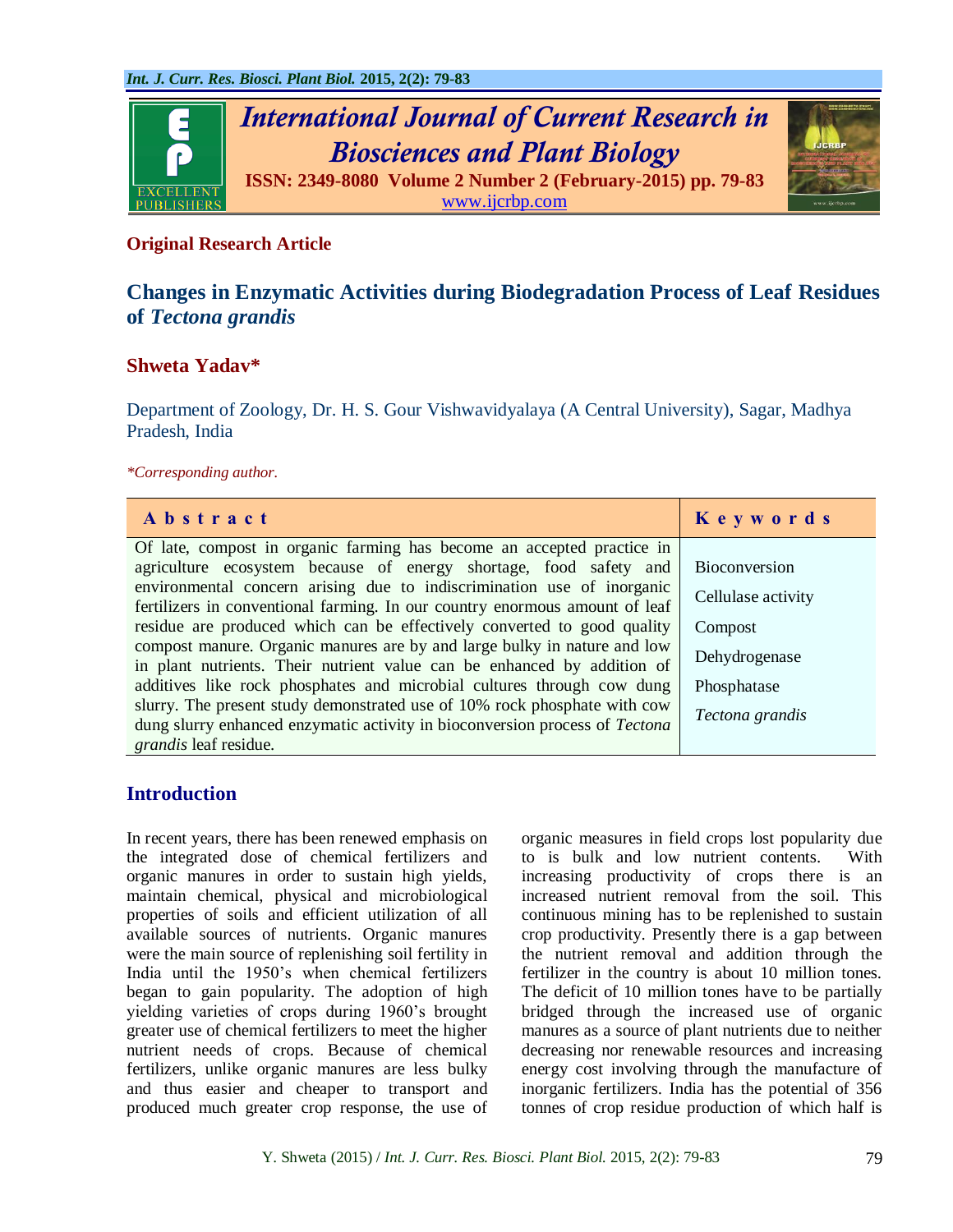#### *Int. J. Curr. Res. Biosci. Plant Biol.* **2015, 2(2): 79-83**

available for soil incorporation and rest is used as food and fodder for cattle and other purpose. All the nutrients in crop residues are not available to the crops for which the residues are incorporated to soil and sometimes residues also have residual effect. The practice of direct incorporation besides its benefits has its own limitations. It may cause delay in sowing of the immediate next crops, immobilization of soil nitrogen and injurious effects of the produced organic acids. Composting of the organic residues before its application to the soil may be an efficient method for recycling not only the agricultural wastes but also the urban wastes. A diverse kind of organic waste/residues can be easily handled through eco-friendly microbial system of composting. Decomposition of soil incorporated residue is essential for better quality of organic manure, not only by way of crop nutrition but also in terms of health of soil as suggested by Manna et al. (2000).With this concept the leaf residue of Teak plant (*Tectona grandis*) were subjected to composting independently and with rock phosphates. As India have deposits of about 200 millions rock phosphates and due to of low grade it cannot be used for super phosphate manufacture. It can be effectively and directly used in acid soils and for crops such as wet land rice, sugarcane, coffee and legumes (Panda, 1980) and its efficiency can be increased for alkaline soils by addition to decomposing organic materials (Mishra et al*.,* 1982; Tomar et al., 1983; Khanna et al., 1984).

### **Materials and methods**

Fortified leaf residues of teak plant (LT, *Tectona grandis*) were chosen for studying their biodegradation process. Dried leaves were crushed and kept in high density, small holed (aeration required for metabolizing reactions of microorganisms) polythene bags for 90 days. Eight treatments of leaf residues of teak plant with rock phosphate and cow dung in different combinations (LT + 5% Rock Phosphate; LT + 10% Rock Phosphate; LT + 15% Rock Phosphate; LT + 20% Rock Phosphate;  $LT + 5%$  Rock Phosphate+ 10% Cow dung:  $LT + 10\%$  Rock Phosphate + 10% Cow dung;  $LT + 15\%$  Rock Phosphate+ 10% Cow dung;  $LT + 15\%$  Rock Phosphate + 10% Cow dung) were studied. Enzymatic activities *viz.,* cellulase, dehydrogenase and alkaline phosphatase were measured following Mandels et al. (1976); Casida et al. (1964) and Tabatabai and Bremner (1969) at 30, 60 and 90 days of biodegradation process. Results are the means of three replicates. Two-way analysis of variance (ANOVA) was performed by using the SPSS 10.5 software. The objective of statistical analysis was to determine any significant differences among the parameters analyzed in different treatments during the biodegradation process.

### **Results and discussion**

Enzymatic activities (Cellulase, dehydrogenase and alkaline phosphatase activities) at diffident intervals of biodegradation process of teak (*Tectona grandis*) leaf residues are presented in Tables 1, 2 and 3. It is evident that maximum cellulase (1.40±0.02 IU/ml) activity was recorded in degradation process of teak leaves with fortified with + 5% Rock Phosphate and 10% Cow dung at 30 days (Table 1) at the same time dehydrogenase activity (Table 2) was also recorded significantly high, 6.38±0.20 µg/g/hr. Addition of rock phosphate more than 10% suppresses the cellulase and dehydrogenase activity of degradation process. Activity of dehydrogenase reaches at highest peak with fortified substrate (LT  $+ 5\%$  rock phosphate  $+ 10\%$  cow dung) at 30 days of biodegradation process.

|--|

| SI.                                                                                         | <b>Treatments</b>                        | <b>Sample intervals in days</b> |                  |                   |  |  |
|---------------------------------------------------------------------------------------------|------------------------------------------|---------------------------------|------------------|-------------------|--|--|
| No.                                                                                         |                                          | 30                              | 60               | 90                |  |  |
| 1.                                                                                          | Leaves of <i>Tectona grandis</i> (LT)    | $0.23 \pm 0.01*$                | $0.16 \pm 0.01$  | $0.12 \pm 0.01$   |  |  |
| 2.                                                                                          | $LT + 5\%$ Rock Phosphate                | $1.07 \pm 0.04$                 | $1.00 \pm 0.21$  | $1.01 \pm 0.11*$  |  |  |
| 3.                                                                                          | $LT + 10\%$ Rock Phosphate               | $1.05 \pm 0.02*$                | $1.00 \pm 0.21*$ | $0.95 \pm 0.10$   |  |  |
| $\overline{4}$ .                                                                            | $LT + 15\%$ Rock Phosphate               | $1.07 \pm 0.11$                 | $1.07 \pm 0.31*$ | $0.96 \pm 0.20*$  |  |  |
| 5.                                                                                          | $LT + 20\%$ Rock Phosphate               | $1.00 \pm 0.04$                 | $0.89 \pm 0.20$  | $0.83 \pm 0.10*$  |  |  |
| 6.                                                                                          | $LT + 5\%$ Rock Phosphate+ 10% Cow dung  | $1.40 \pm 0.02*$                | $1.34 \pm 0.21*$ | $1.31 \pm 0.11$   |  |  |
| 7.                                                                                          | $LT + 10\%$ Rock Phosphate+ 10% Cow dung | $1.38 \pm 0.03*$                | $1.36 \pm 0.30*$ | $1.33 \pm 0.20^*$ |  |  |
| 8.                                                                                          | $LT + 15\%$ Rock Phosphate+ 10% Cow dung | $1.32 \pm 0.21$                 | $1.28 \pm 0.21$  | $1.06 \pm 0.10*$  |  |  |
| 9.                                                                                          | $LT + 20\%$ Rock Phosphate+ 10% Cow dung | $1.25 \pm 0.11$                 | $1.18 \pm 0.21$  | $1.04 \pm 0.11$   |  |  |
| All values are mean and standard deviation of three replicates. * Significant ( $p<0.01$ ). |                                          |                                 |                  |                   |  |  |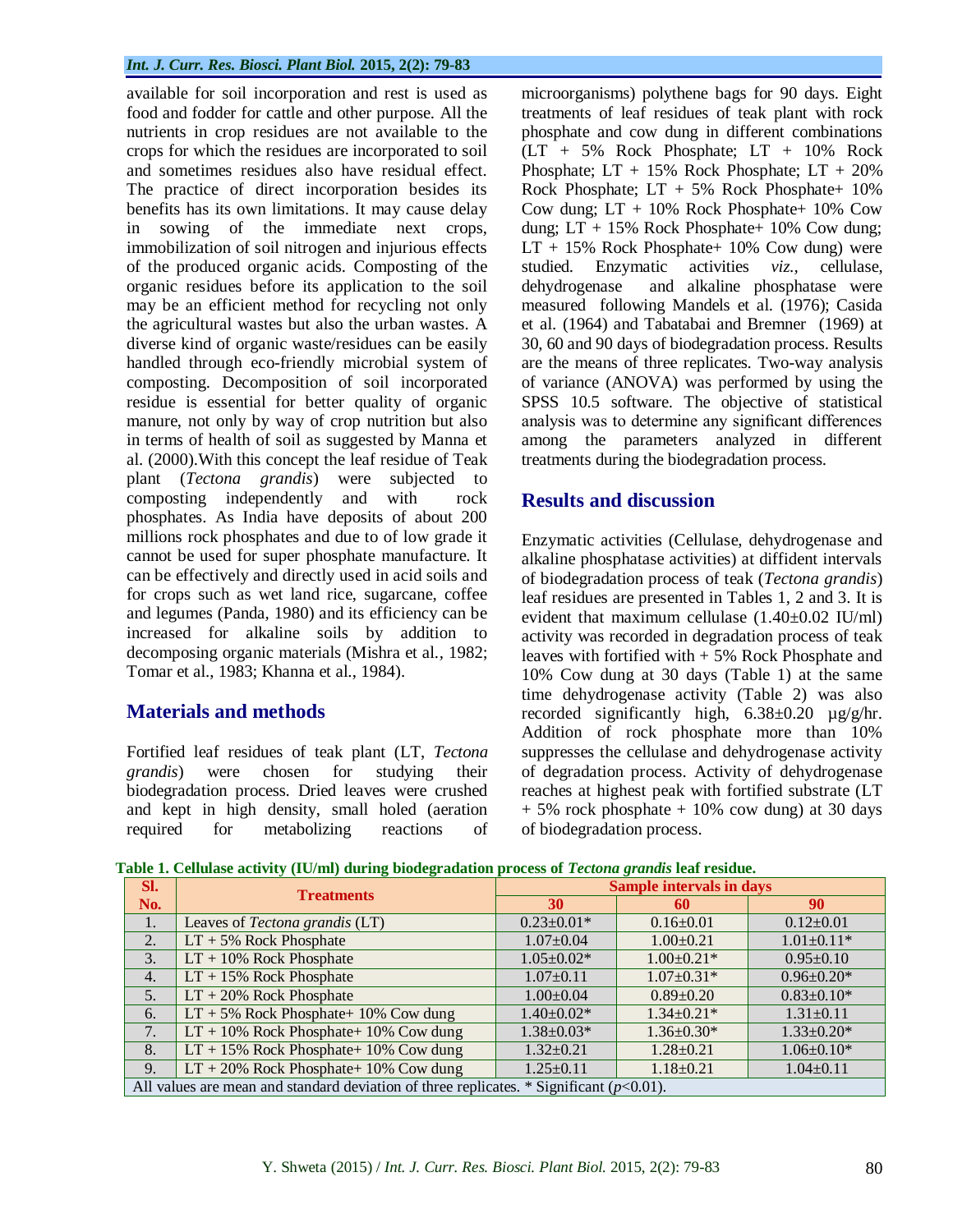| SI.                                                                                         | <b>Treatments</b>                                                                                   | <b>Sample intervals in days</b> |                  |                  |  |  |  |
|---------------------------------------------------------------------------------------------|-----------------------------------------------------------------------------------------------------|---------------------------------|------------------|------------------|--|--|--|
| No.                                                                                         |                                                                                                     | 30                              | 60               | 90               |  |  |  |
| 1.                                                                                          | Leaves of Tectona grandis (LT)                                                                      | $0.73 \pm 0.01$                 | $0.62 \pm 0.30$  | $0.50 \pm 0.10*$ |  |  |  |
| 2.                                                                                          | $LT + 5\%$ Rock Phosphate                                                                           | $5.07 \pm 0.11*$                | $4.00 \pm 0.20*$ | $4.01 \pm 0.20*$ |  |  |  |
| 3.                                                                                          | $LT + 10\%$ Rock Phosphate                                                                          | $6.05 \pm 0.20$                 | $5.69 \pm 0.20$  | $5.18 \pm 0.30$  |  |  |  |
| $\overline{4}$ .                                                                            | $LT + 15\%$ Rock Phosphate                                                                          | $5.07 \pm 0.21$                 | $4.07 \pm 0.30$  | $3.96 \pm 0.30*$ |  |  |  |
| 5.                                                                                          | $LT + 20\%$ Rock Phosphate                                                                          | $2.01 \pm 0.30$                 | $1.89 \pm 0.42*$ | $1.63 \pm 0.20$  |  |  |  |
| 6.                                                                                          | $LT + 5\%$ Rock Phosphate+ 10% Cow dung                                                             | $6.40 \pm 0.20*$                | $5.34 \pm 0.32$  | $5.02 \pm 0.30*$ |  |  |  |
| 7.                                                                                          | $LT + 10\%$ Rock Phosphate+ 10% Cow dung                                                            | $6.38 \pm 0.10^*$               | $5.36 \pm 0.20*$ | $4.33 \pm 0.10$  |  |  |  |
| 8.                                                                                          | $LT + 15\%$ Rock Phosphate+ 10% Cow dung                                                            | $5.32 \pm 0.20$                 | $4.28 \pm 0.20$  | $2.06 \pm 0.20*$ |  |  |  |
| 9.                                                                                          | $LT + 20\%$ Rock Phosphate+ 10% Cow dung<br>$3.18 \pm 0.30*$<br>$4.25 \pm 0.30$<br>$1.44 \pm 0.20*$ |                                 |                  |                  |  |  |  |
| All values are mean and standard deviation of three replicates. * Significant ( $p<0.01$ ). |                                                                                                     |                                 |                  |                  |  |  |  |

**Table 2. Dehydrogenase activity (µg/g/hr) during biodegradation process of** *Tectona grandis* **leaf residue.**

|                              |  |  |  | Table 3. Alkaline phosphatase activity (umole of PNP released/g/hr) during biodegradation process of Tectona |  |
|------------------------------|--|--|--|--------------------------------------------------------------------------------------------------------------|--|
| <i>grandis</i> leaf residue. |  |  |  |                                                                                                              |  |

| SI.                                                                                        | <b>Treatments</b>                        | <b>Sample intervals in days</b> |                   |                   |  |  |
|--------------------------------------------------------------------------------------------|------------------------------------------|---------------------------------|-------------------|-------------------|--|--|
| No.                                                                                        |                                          | 30                              | 60                | 90                |  |  |
| 1.                                                                                         | Leaves of Tectona grandis (LT)           | $0.71 \pm 0.10$                 | $0.62 \pm 0.40$   | $0.58 \pm 0.25$   |  |  |
| 2.                                                                                         | $LT + 5\%$ Rock Phosphate                | $3.07 \pm 0.25*$                | $3.00 \pm 0.35*$  | $2.01 \pm 0.25$ * |  |  |
| 3.                                                                                         | $LT + 10\%$ Rock Phosphate               | $3.05 \pm 0.20*$                | $3.19 \pm 0.25$ * | $2.18 \pm 0.20*$  |  |  |
| 4.                                                                                         | $LT + 15\%$ Rock Phosphate               | $5.07 \pm 0.25$                 | $4.07 \pm 0.35$   | $4.96 \pm 0.20*$  |  |  |
| 5.                                                                                         | $LT + 20\%$ Rock Phosphate               | $6.61 \pm 0.20*$                | $5.89 \pm 0.40$   | $4.63 \pm 0.25$   |  |  |
| 6.                                                                                         | $LT + 5\%$ Rock Phosphate+ 10% Cow dung  | $4.40 \pm 0.35$                 | $4.34 \pm 0.50^*$ | $3.12 \pm 0.20$   |  |  |
| 7.                                                                                         | $LS + 10\%$ Rock Phosphate+ 10% Cow dung | $5.38 \pm 0.20*$                | $5.16 \pm 0.90$   | $4.23 \pm 0.30^*$ |  |  |
| 8.                                                                                         | $LS + 15\%$ Rock Phosphate+ 10% Cow dung | $6.32 \pm 0.20$                 | $4.88 \pm 0.20^*$ | $4.06 \pm 0.50^*$ |  |  |
| 9.                                                                                         | $LS + 20\%$ Rock Phosphate+ 10% Cow dung | $6.28 \pm 0.25$                 | $4.68 \pm 0.35$   | $4.44 \pm 0.60*$  |  |  |
| All values are mean and standard deviation of three replicates. * Significant $(p<0.01)$ . |                                          |                                 |                   |                   |  |  |

It is significant to evaluate the dehydrogenase activity of degradation process of organic compound as biological oxidation of organic compounds is generally a dehydration process. Although dehydrogenase activity doesn't consistently correlate with number of organisms in soil or with  $CO<sub>2</sub>$  evolution in soil it has been used as an indicator for the activity of microorganisms during the composting process as suggested by Ladd (1978) and Tate (1995). On the contrary strong relations were reported between dehydrogenase activity *versus* total organic carbon and pH by Bolton et al. (1985) and Cochran et al*.* (1989). Spalding (1977) recorded correlation between CO2 evolution and cellulase activity and humification in decomposition of coniferous leaf litter. Linkins et al. (1990) observed highest cellulase activity during  $1<sup>st</sup>$ , 2<sup>nd</sup> and 3<sup>rd</sup> week of decomposition process as colonization of cellulolytic microorganisms occurs rapidly in spite of high concentration of soluble sugars and phenolics in the litters. Fang et al. (1988) with coal flash and lagoon ash amended with sludge compost on the dehydrogenase activity showed that no suppressing activity was found which indicates that biological activity would be same for all

compost with various amendments. The poor composting may led to high dehydrogenase activity as suggested by Abd-el-Malek et al. (1976). Trevors (1984) observed an 8.5 fold higher dehydrogenase activity at  $70^{\circ}$  C than  $5^{\circ}$ C which shows that enzymatic activity was not suppressed due to higher temperature during composting. Linkins and Sinsabaugh (1990) recoded highest enzymatic activities during first 30-100 days of decomposition process of senescent leaves, red maple (*Acer rubrulum*) and chestnut oak leaves. Table 3 revealed the maximum phosphatase activity  $(6.61\pm0.20)$ umole of PNP released  $/g/hr$  at 30 days of decomposition process with inoculation of 20% rock phosphate in substrate. Maximum phosphatase activity was recorded upto  $30<sup>th</sup>$  day of decomposition process in all the treatments. Findings are contrary to the observations of Goyal and Mishra (1983) who observed the addition of soluble phosphatase inhibited the activity of acid and alkaline phosphatase. Phosphatase activity was concentrated in the longer oil fractions and was probably associated with plant debris and the less humified organic matter. The alkaline soil and acid soil contains alkaline phosphatase and acid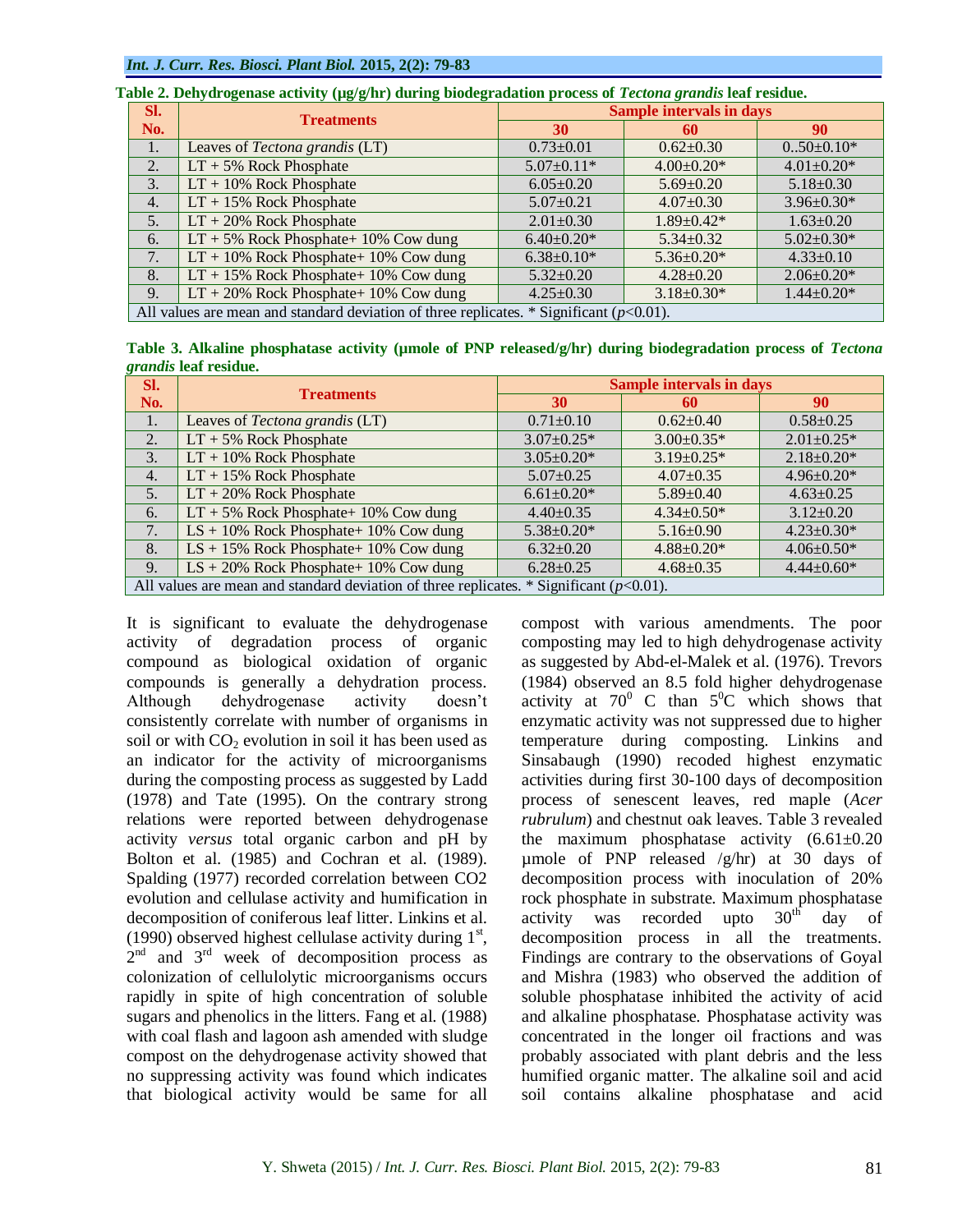#### *Int. J. Curr. Res. Biosci. Plant Biol.* **2015, 2(2): 79-83**

phosphatase respectively in which thermal stability was recorded higher Roj et al*.* (1990) in alkaline phosphatase. Skujins (1976) suggested the use of phosphatase activity to estimate general microbial activity in soil that is based on microbial need for phosphorous and also the process of making phosphorous available for plant use (Neill and Reichle, 1980). Tarafdar and Junk (1987) observed a significant correlation between depletion of organic phosphorous and phosphatase activity in rhizosphere soil of wheat. It is known that soil fungi and bacteria can convert organic phosphorous into available phosphorous through the action of phosphatase activity (Casida, 1959). Similarly, Torriani (1968) and Inghan and Klein (1984) were found to produce alkaline phosphatase which degrades complex organic phosphorous compounds and releases orthophosphate in soil. Abbot and Tucker (1973) suggested organic forms of phosphorous are mineralized slowly and made available to plants and, considered compost and other organic manures as good source of phosphorous. The results of enzymatic activities showed that cellulase, dehydrogenase and phosphatase activities was maximum during the initial phase of degradation process and eventually declined after 30 days of decomposition.

### **Acknowledgment**

Author acknowledges the financial support of University Grants Commission, New Delhi to carry out present study.

## **References**

- Abbot, J. T., Tucker, T. C., 1973. Persiatance of manure phosphorous availability in calacareous soil. Soil Sci. Am. Proc. 37, 60-63.
- Abd-el-Malek , Y., Monib, M., Rizk, S. G., Shehata, S. M., 1976. Biological activities during ripening of compost. Zentraibl Backteriol Parasitenki infe Khonskar Hyg Abt. 13, 744- 750.
- Bolton, H*.*, Eliot, L. F., Papendick, R. I., Bezdicek, D. F., 1985. Soil microbial biomass and selected soil enzymes: effects of fertilization and cropping practices. Soil. Biol. Biochem. 17, 297-302.
- Casida, L. E., 1959. Phosphatase activity of some common soil fungi. Soil Sci. 87, 305-510.
- Casida, L. E., Klein, D.A., Santoro, T., 1964. Soil dehydrogenase activity. Soil Sci. 98, 371-376.
- Cochran, V. L., Elliot, L. F., Lewis, C. E., 1989. Soil microbial biomass and enzyme activity in subantic agricultural and forest soils. Biol. Fert. Soils. 7, 283-288.
- Fang, M., Wong, J. W. C., Li, G. X., Wong, M. H., 1998. Changes in biological parameters during co-composting of sewage sludge and coal ash residues. Bioresour. Technol. 64, 55-61.
- Goyal, S. L., Mishra, M. M., 1983.The phosphatse activity and release of phosphorous during composting with fungal inoculants and in the presence of phosphate. Agr. Waste. 7, 51-59.
- Inghan, E. R., Klein, D. A., 1984. Phosphatase activity of *Penicillium citrinum* submerged batch cultures and its relationship to fungal activity. Plant Soil. 81, 61-68.
- Khanna, S. S., Chaudhary, M. L., Bathla, R. N., 1979. Influence of moisture, FYM and pyrites on the solubilisation of the rock phosphate in calcareous soils of Haryana. Int. Soil Sci. 12, 545-549.
- Ladd, J. N., 1978. Origin and range of enzymes in soil. In: Soil Enzymes. Academic Press, New York. pp.51-96.
- Linkins, A. E., Sinsabaugh, R. L., McClaugherty, C. A., Melills, J. M., 1990. Cellulase activity on decomposing leaf litter in monsoons. Plant Soil. 123, 17-25.
- Linkins, A. E., Sinsabaugh, R. L., 1990. Comparison of cellulase activity on decomposing leaves in hardwood forest and woodland stream. Soil Biol. Biochem. 22, 423- 425.
- Mandels, M., Hontz, L., Ystrom, J., 1976. Enzymatic hydrolysis of waste cellulose. Biotechnol. Bioeng. 14, 1471-1493.
- Manna, M. C., Ganguly, T. K., Gosh, B. N., Singh, K. N., 2000. Effect of microbial enriched phosphocompost and inorganic fertilizer on yield, uptake of nutrients and quality of soil under soybean wheat crop rotation. In: International Conference on Managing Natural Resources February 14-18, New Delhi. pp.696- 697.
- Mishra, M. M., Kapoor, K. K., Yadav, K. S., 1982. Effect of compost enriched with Mussoorie rock phosphate on crop yield. Int. J. Apr. Sci. 52, 674-678.
- Neill, R., Reichle, D. E., 1980. Dimensions of ecosystem theory. In:  $40<sup>th</sup>$  Biology Colloquium